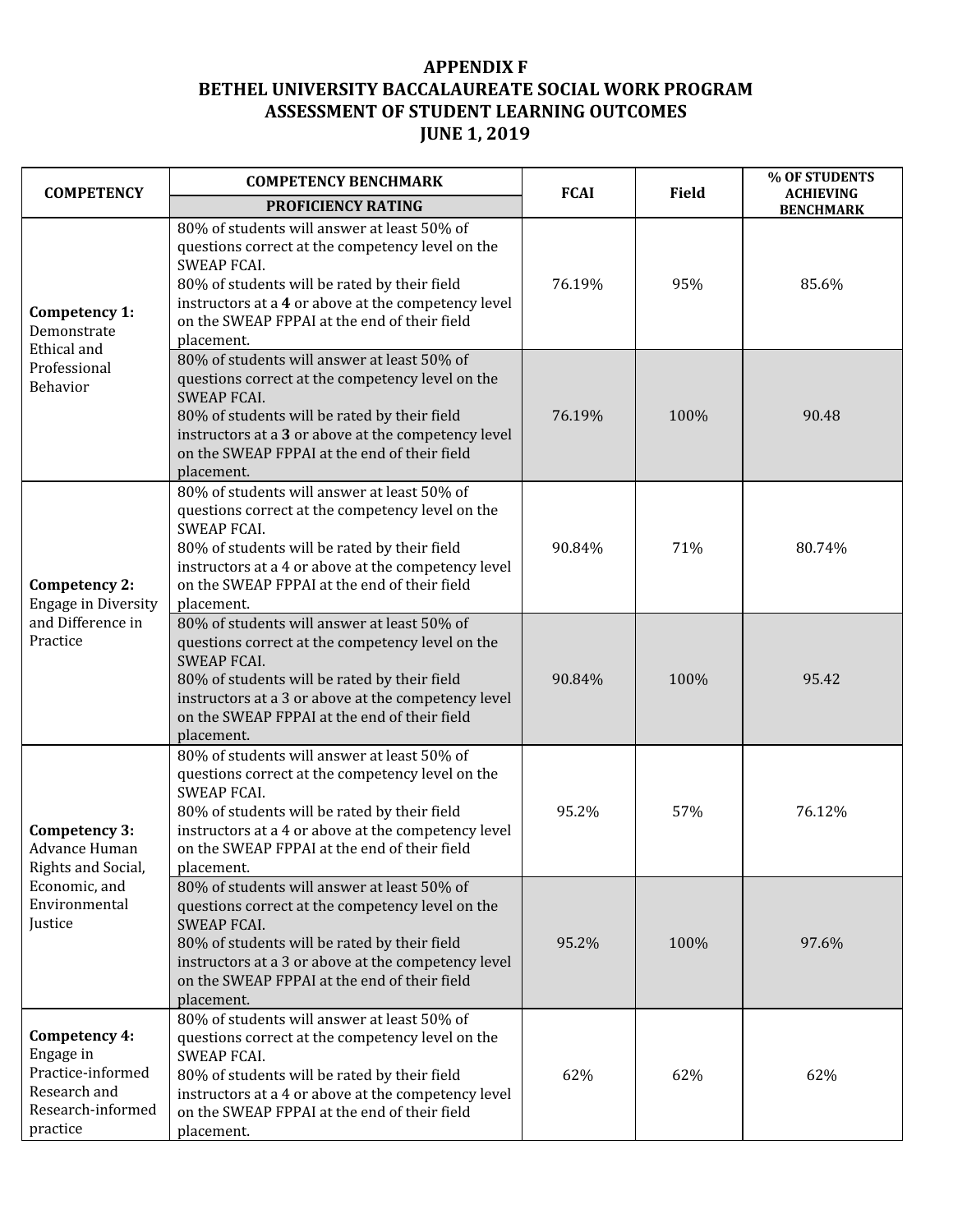|                                                                                                          | 80% of students will answer at least 50% of<br>questions correct at the competency level on the<br><b>SWEAP FCAI.</b><br>80% of students will be rated by their field<br>instructors at a 3 or above at the competency level<br>on the SWEAP FPPAI at the end of their field<br>placement. | 62%  | 100% | 81%   |
|----------------------------------------------------------------------------------------------------------|--------------------------------------------------------------------------------------------------------------------------------------------------------------------------------------------------------------------------------------------------------------------------------------------|------|------|-------|
| Competency 5:<br><b>Engage in Policy</b><br>Practice                                                     | 80% of students will answer at least 50% of<br>questions correct at the competency level on the<br><b>SWEAP FCAI.</b><br>80% of students will be rated by their field<br>instructors at a 4 or above at the competency level<br>on the SWEAP FPPAI at the end of their field<br>placement. | 38%  | 57%  | 47.5% |
|                                                                                                          | 80% of students will answer at least 50% of<br>questions correct at the competency level on the<br><b>SWEAP FCAI.</b><br>80% of students will be rated by their field<br>instructors at a 3 or above at the competency level<br>on the SWEAP FPPAI at the end of their field<br>placement. | 38%  | 100% | 69%   |
| Competency 6:<br>Engage with<br>Individuals,<br>Families, Groups,<br>Organizations and<br>Communities    | 80% of students will answer at least 50% of<br>questions correct at the competency level on the<br><b>SWEAP FCAI.</b><br>80% of students will be rated by their field<br>instructors at a 4 or above at the competency level<br>on the SWEAP FPPAI at the end of their field<br>placement. | 90%  | 67%  | 78.5% |
|                                                                                                          | 80% of students will answer at least 50% of<br>questions correct at the competency level on the<br><b>SWEAP FCAI.</b><br>80% of students will be rated by their field<br>instructors at a 3 or above at the competency level<br>on the SWEAP FPPAI at the end of their field<br>placement. | 90%  | 100% | 95%   |
| Competency 7:<br>Assess Individuals,<br>Families, Groups,<br>Organizations and<br>Communities            | 80% of students will answer at least 50% of<br>questions correct at the competency level on the<br><b>SWEAP FCAI.</b><br>80% of students will be rated by their field<br>instructors at a 4 or above at the competency level<br>on the SWEAP FPPAI at the end of their field<br>placement. | 100% | 62%  | 81%   |
|                                                                                                          | 80% of students will answer at least 50% of<br>questions correct at the competency level on the<br><b>SWEAP FCAI.</b><br>80% of students will be rated by their field<br>instructors at a 3 or above at the competency level<br>on the SWEAP FPPAI at the end of their field<br>placement. | 100% | 100% | 100%  |
| Competency 8:<br>Intervene with<br>Individuals,<br>Families, Groups,<br>Organizations and<br>Communities | 80% of students will answer at least 50% of<br>questions correct at the competency level on the<br><b>SWEAP FCAI.</b><br>80% of students will be rated by their field<br>instructors at a 4 or above at the competency level<br>on the SWEAP FPPAI at the end of their field<br>placement. | 95%  | 62%  | 78.5% |
|                                                                                                          | 80% of students will answer at least 50% of<br>questions correct at the competency level on the<br>SWEAP FCAI.                                                                                                                                                                             | 95%  | 100% | 97.5% |